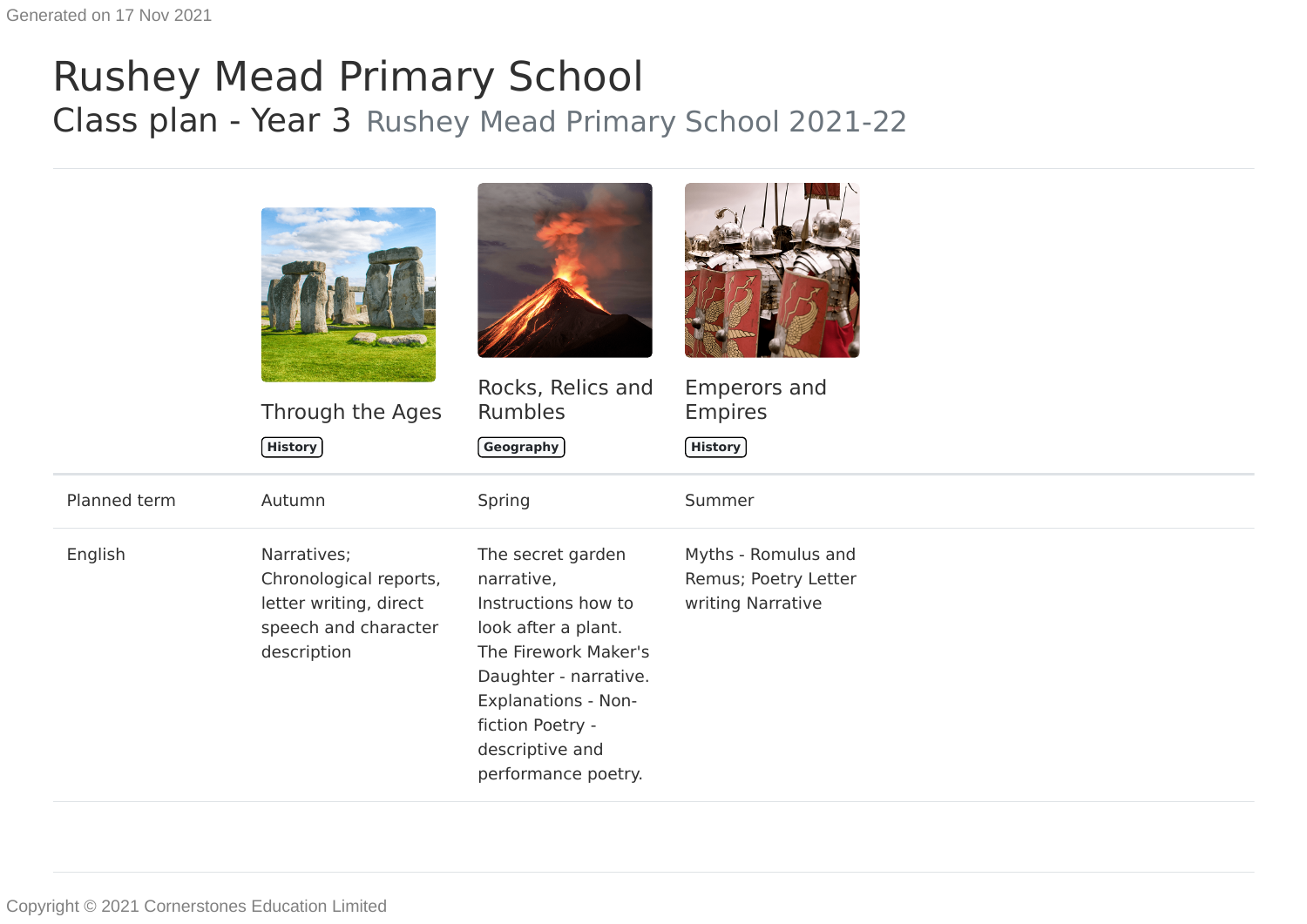| Suggested text                     | Stig of the Dump -<br>Clive King The stolen<br>Spear                                                                                                                                                        | The Firework-Maker's<br>Daughter - Philip<br>Pullman                                                                                                                                                        | Roman Tales: The<br>Goose Guards - Terry<br>Deary                                                                                                                                                        |
|------------------------------------|-------------------------------------------------------------------------------------------------------------------------------------------------------------------------------------------------------------|-------------------------------------------------------------------------------------------------------------------------------------------------------------------------------------------------------------|----------------------------------------------------------------------------------------------------------------------------------------------------------------------------------------------------------|
| <b>Cross Curricular</b><br>English | Forgotten beasts -<br>character setting The<br>Stone Age Boy -<br>speech Pre-historic<br>animals - Non<br>Chronological Report<br>Matilda - character<br>description                                        | <b>Explanation about</b><br>how a volcano erupts<br>and earthquakes<br>happen.                                                                                                                              | Explanation about how<br>to build a roman road.<br>Letter home from a<br>Roman soldier.                                                                                                                  |
| <b>Mathematics</b>                 | Maths No Problem!<br>This research-based<br>approach emphasises<br>problem solving and<br>utilises pupils' core<br>competencies to<br>develop a relational<br>understanding of<br>mathematical<br>concepts. | Maths No Problem!<br>This research-based<br>approach emphasises<br>problem solving and<br>utilises pupils' core<br>competencies to<br>develop a relational<br>understanding of<br>mathematical<br>concepts. | Maths No Problem! This<br>research-based<br>approach emphasises<br>problem solving and<br>utilises pupils' core<br>competencies to<br>develop a relational<br>understanding of<br>mathematical concepts. |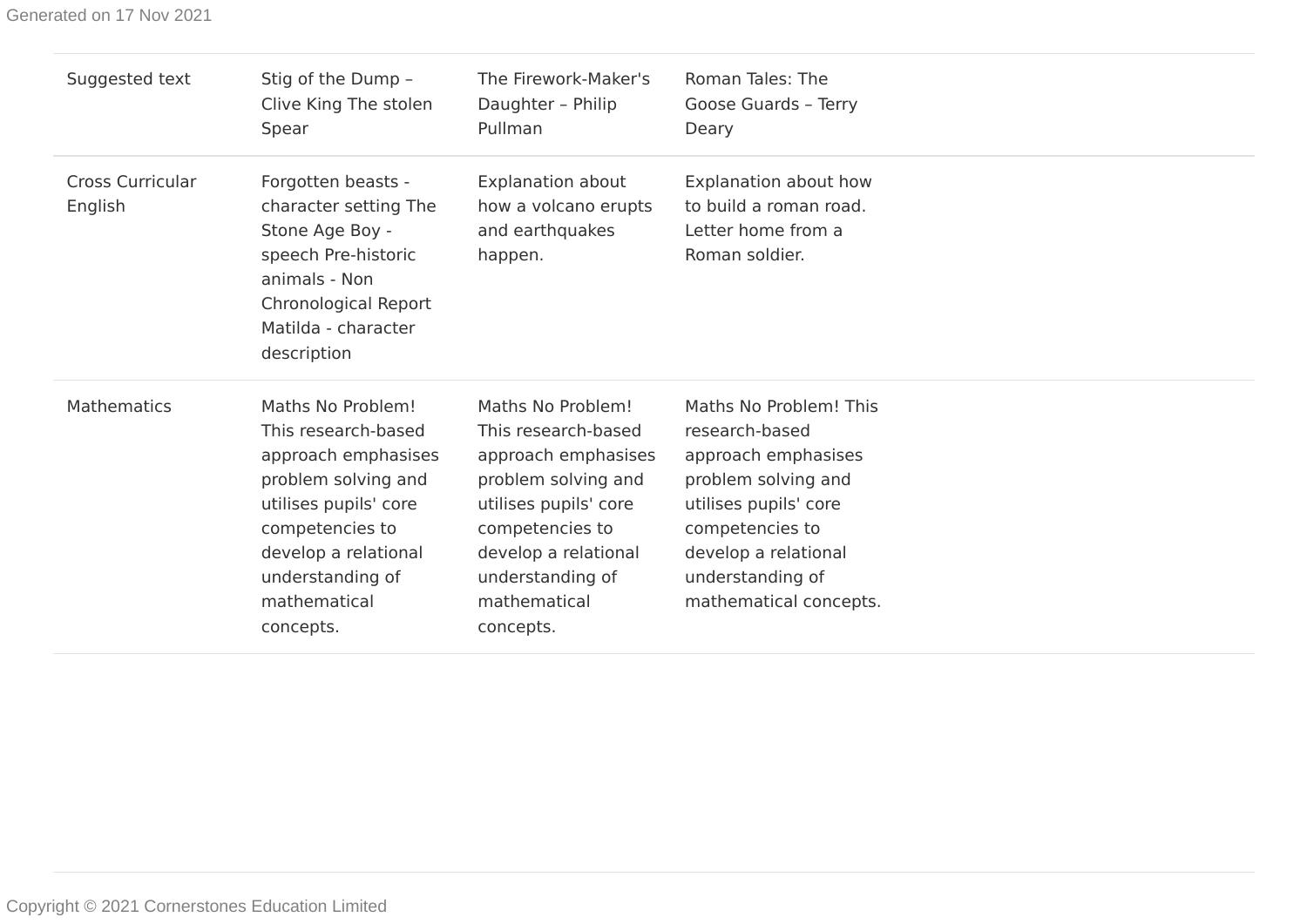| Science   | Predators - looking at<br>the features of<br>carnivores and what<br>adaptations they<br>have. Investigating<br>carnivorous plants and<br>insects. The<br>differences in<br>skeletons and food<br>chains.                                                                                                                                                                                                                                           | Rocks; Fossils; Soils                                                                                                                                                                                               | Plants Light |
|-----------|----------------------------------------------------------------------------------------------------------------------------------------------------------------------------------------------------------------------------------------------------------------------------------------------------------------------------------------------------------------------------------------------------------------------------------------------------|---------------------------------------------------------------------------------------------------------------------------------------------------------------------------------------------------------------------|--------------|
| Geography | Human features;<br>Stone Age<br>monuments. [One<br>Planet, Our World] -<br>Maps; Locating<br>countries; Human and<br>physical features;<br>Four-figure grid<br>references; Primary<br>data; Compass points;<br>Earth's layers; Plate<br>tectonics; Latitude and<br>longitude; European<br>countries and cities;<br>UK counties and cities;<br>Carbon footprints;<br>Weather and the local<br>environment; Land<br>use; Fieldwork; Local<br>enquiry | Layers of the Earth;<br>Rocks; Plate<br>tectonics; Ring of<br>Fire; Features of<br>volcanoes; Lines of<br>latitude and<br>longitude; Volcanic<br>eruptions;<br>Earthquakes and<br>tsunamis; Compass<br>points; Maps | Maps         |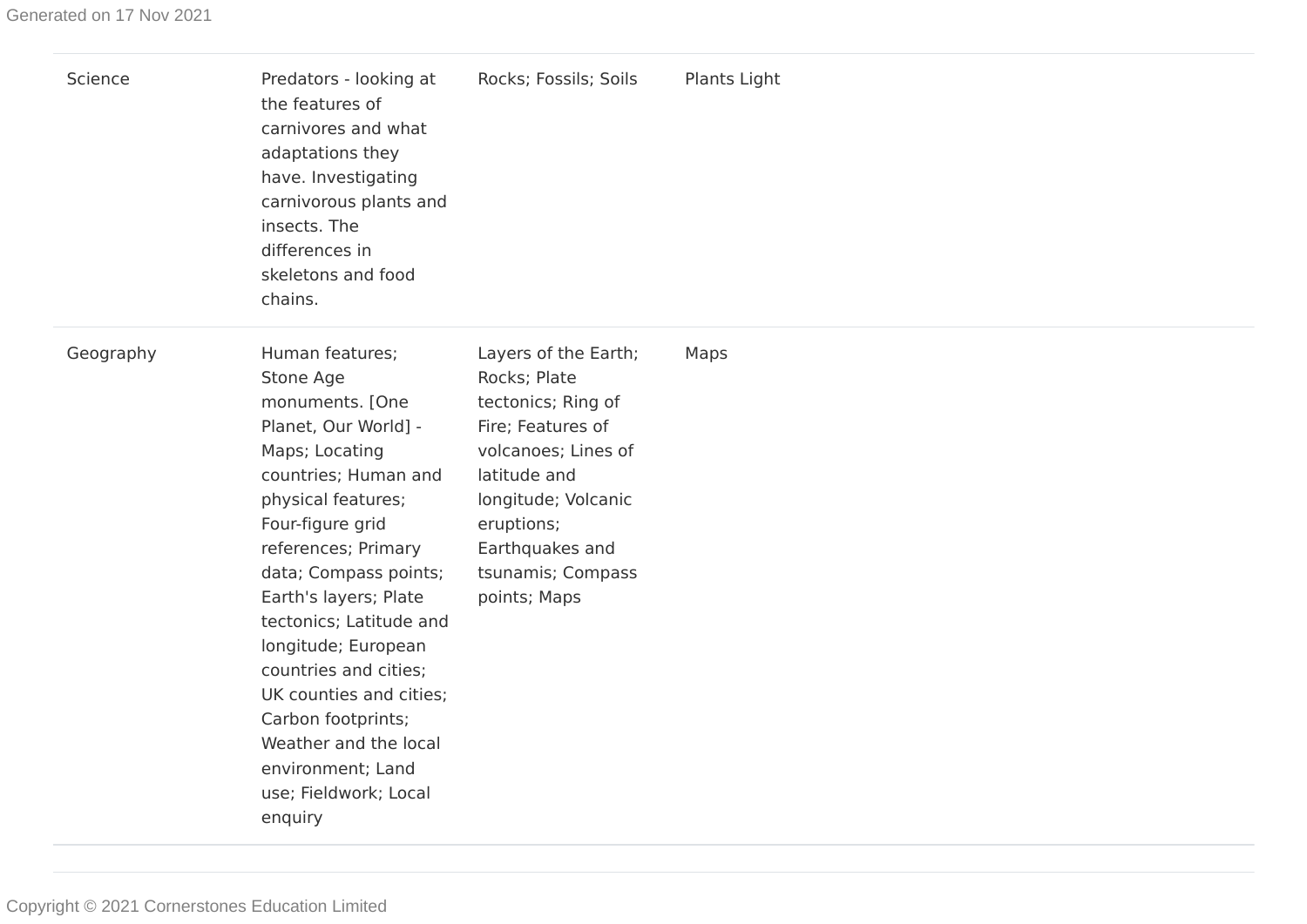| History | Historical vocabulary;<br>Prehistory; Stone Age;<br>Bronze Age; Iron Age;<br>Chronology and<br>timelines; Everyday<br>life; Tools and<br>weapons; Settlements;<br>Stonework and<br>metalwork; Religion<br>and beliefs; Wealth<br>and power; Invention<br>and ingenuity; | Significant people -<br>Mary Anning; Pompeii | Chronology; Everyday<br>life in ancient Rome;<br>Founding of Rome;<br>Power and rule; Roman<br>Empire; Significant<br>emperors; Social<br>hierarchy; Roman army;<br>Roman invasion of<br>Britain; Significant<br>people - Boudicca;<br>Everyday life in Roman<br>Britain; Romanisation of |
|---------|-------------------------------------------------------------------------------------------------------------------------------------------------------------------------------------------------------------------------------------------------------------------------|----------------------------------------------|-------------------------------------------------------------------------------------------------------------------------------------------------------------------------------------------------------------------------------------------------------------------------------------------|
|         |                                                                                                                                                                                                                                                                         |                                              |                                                                                                                                                                                                                                                                                           |
|         | Evidence and enquiry                                                                                                                                                                                                                                                    |                                              | Britain; Roman<br>withdrawal; Roman                                                                                                                                                                                                                                                       |
|         |                                                                                                                                                                                                                                                                         |                                              | legacy                                                                                                                                                                                                                                                                                    |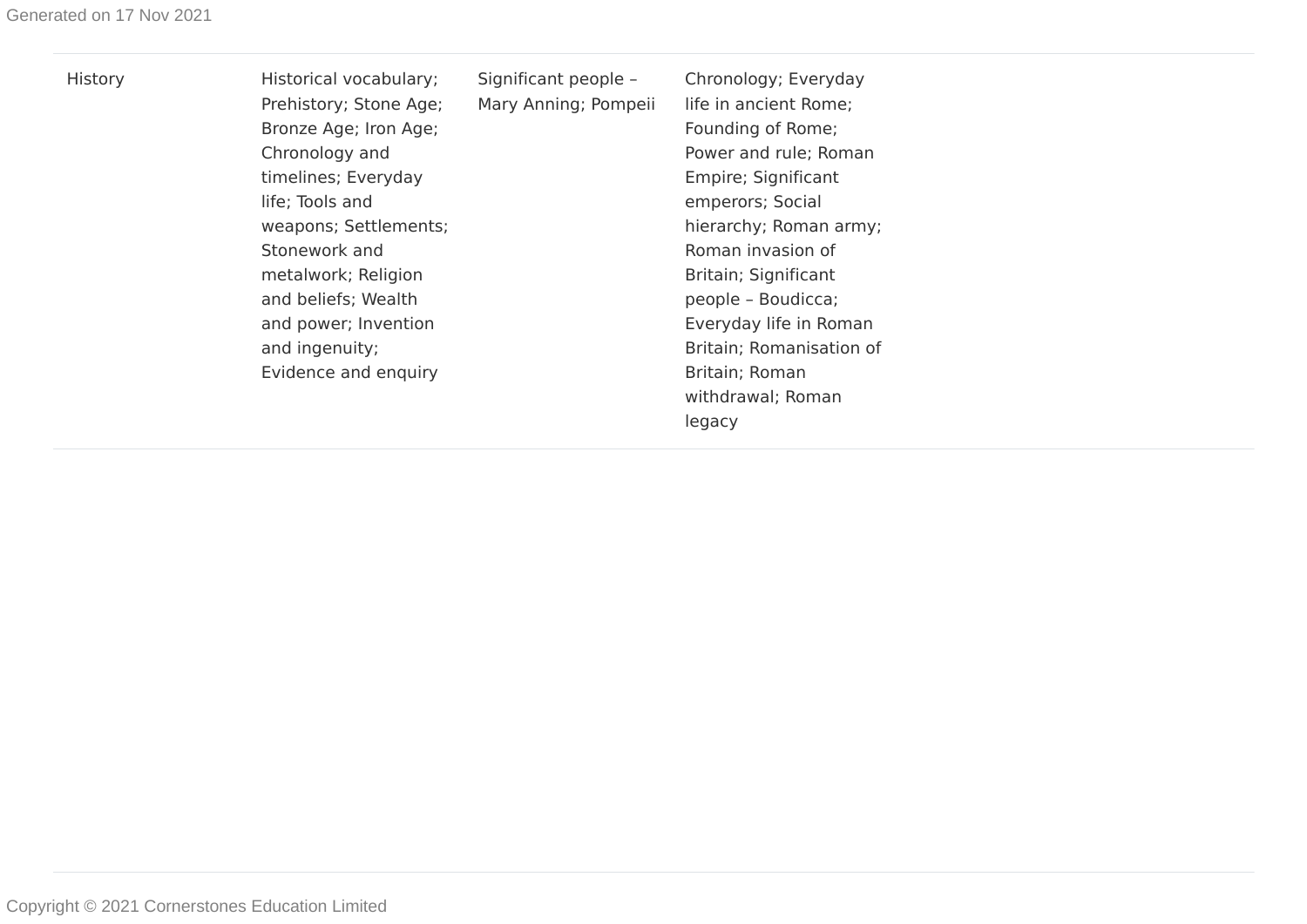Computing Digital Literacy -Privacy and Security - Sharing information with certain people and what information is safe to share Data Handling - Branching databases Computer Networks - To understand that computers in a school are connected to a network. Digital Literacy - Who is trustworthy online? Information technology - Word processing. How to edit the effect and style of text.

Digital Literacy - Managing online information - To understand the difference between fact and opinion on the internet. Computer Science - Creating algorithms for programming projects. Computer Science - Abstraction Information technology - Digital Art Information technology - Presentations. Information technology - Creating digital images Significant individual - Bill Gates

Computer Science - Programming using Kodu Information technology - Animation. To create animations and speak in role. Information technology - Sound. To create and edit purposeful communications. Digital Literacy - Copyright and Ownership Information technology - To sequence a series of video clips. Information technology - To create a digital 360 image.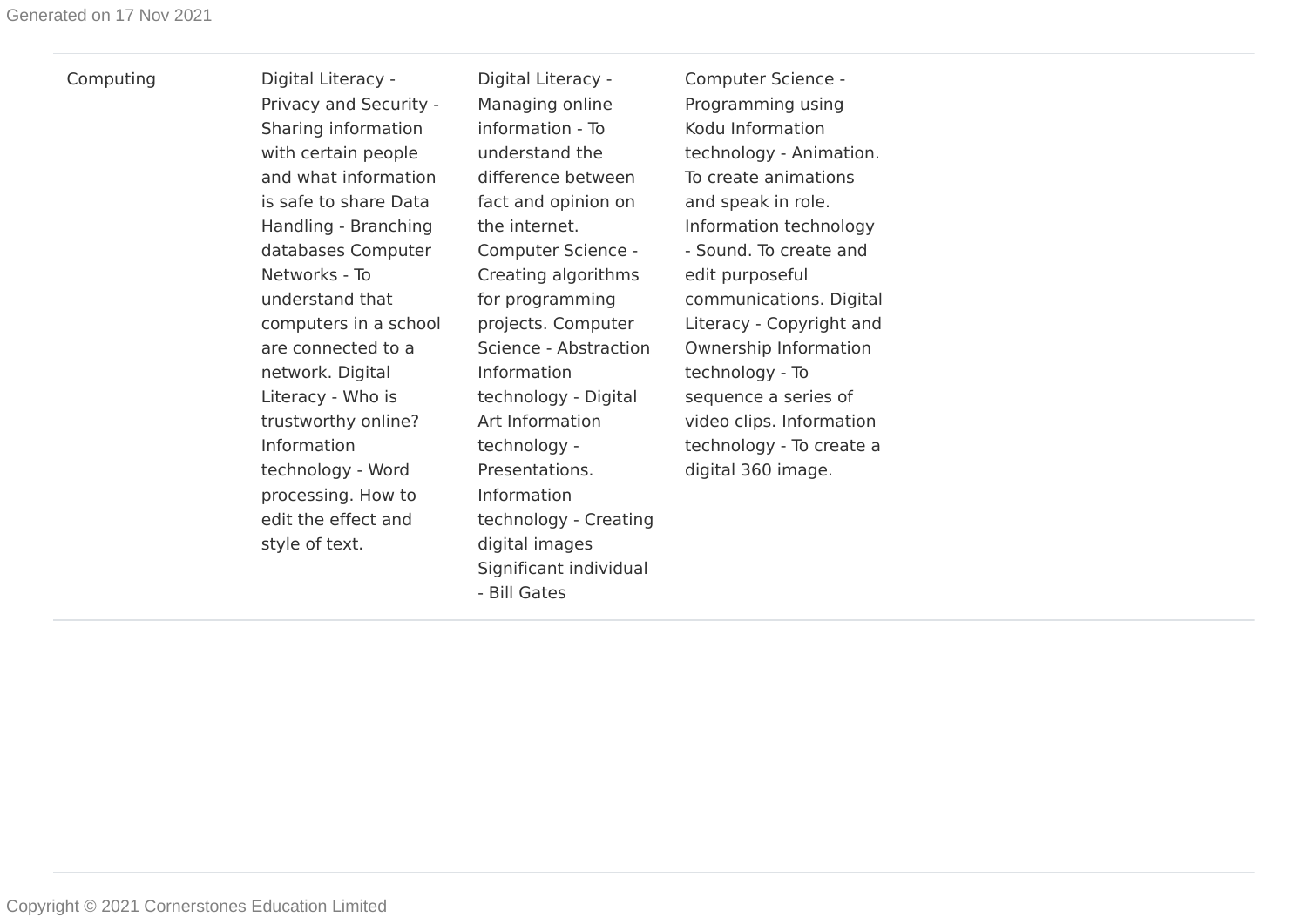| Art and design           | [Contrast and<br>Complement (Y3)] -<br>Colour theory; Colour<br>wheel; Tertiary<br>colours; Warm and<br>cool colours;<br>Complementary<br>colours; Analogous<br>colours. [Prehistoric<br>Pots] - Significant<br>people - Bell Beaker<br>culture; Sketching;<br>Clay techniques;<br>Making Bell Beaker-<br>style pots | [Ammonite] -<br>Sculpture. [People<br>and Places] - Figure<br>drawing; Urban<br>landscapes;<br>Significant artist - LS<br>Lowry                 | [Mosaic Masters] -<br>History of mosaics;<br>Sketching; Mosaics                        |
|--------------------------|----------------------------------------------------------------------------------------------------------------------------------------------------------------------------------------------------------------------------------------------------------------------------------------------------------------------|-------------------------------------------------------------------------------------------------------------------------------------------------|----------------------------------------------------------------------------------------|
| Design and<br>technology | [Cook Well, Eatwell] -<br>Food groups; Eatwell<br>guide; Methods of<br>cooking; Cooking<br>appliances; Hygiene<br>rules; Making taco<br>fillings                                                                                                                                                                     | Push and pull -<br>Develop the creative,<br>technical and<br>practical expertise<br>needed to perform<br>everyday tasks to<br>make moving toys. | Greenhouse - Use<br>research and develop<br>design criteria to inform<br>the design of |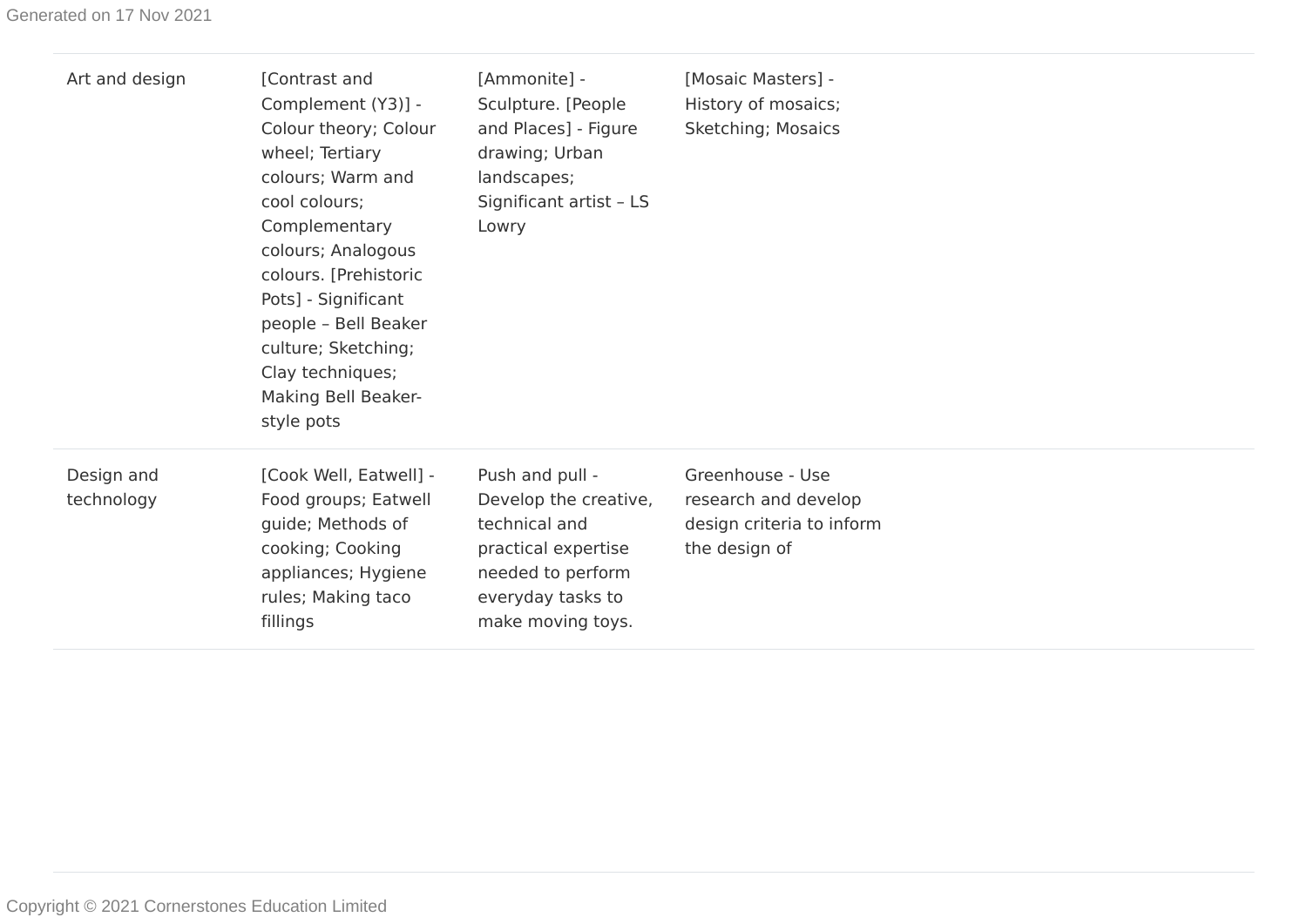Music Charanga Let Your Spirit Fly R&B The material presents an integrated approach to music where games, the dimensions of music (pulse, rhythm, pitch etc), singing and playing instruments are all linked. Glockenspiel 1 Unit of Work that introduces the children to learning about the language of music through playing the glockenspiel

Graphic scores Charanga 3 Little Birds (Reggea) The material presents an integrated approach to music where games, elements of music (pulse, rhythm, pitch etc.), singing and playing instruments are all linked. As well as learning to sing, play, improvise and compose with this song, children will listen and appraise other Reggae songs. Charanga Dragon Song This is a song about kindness, respect, friendship, acceptance and happiness. Listen & Appraise, Warm-up Games, Flexible Games and improvisation resources, compose and perform.

Charanga Bringing Us Together! This is a Disco song about friendship, peace, hope and unity.Listen & Appraise, Warm-up Games, Flexible Games and improvisation resources, compose and perform. Charanga Reflect, Rewind, Replay This Unit of Work consolidates the learning that has occurred during the year. All the learning is focused around revisiting songs and musical activities, a context for the History of Music and the beginnings of the Language of Music.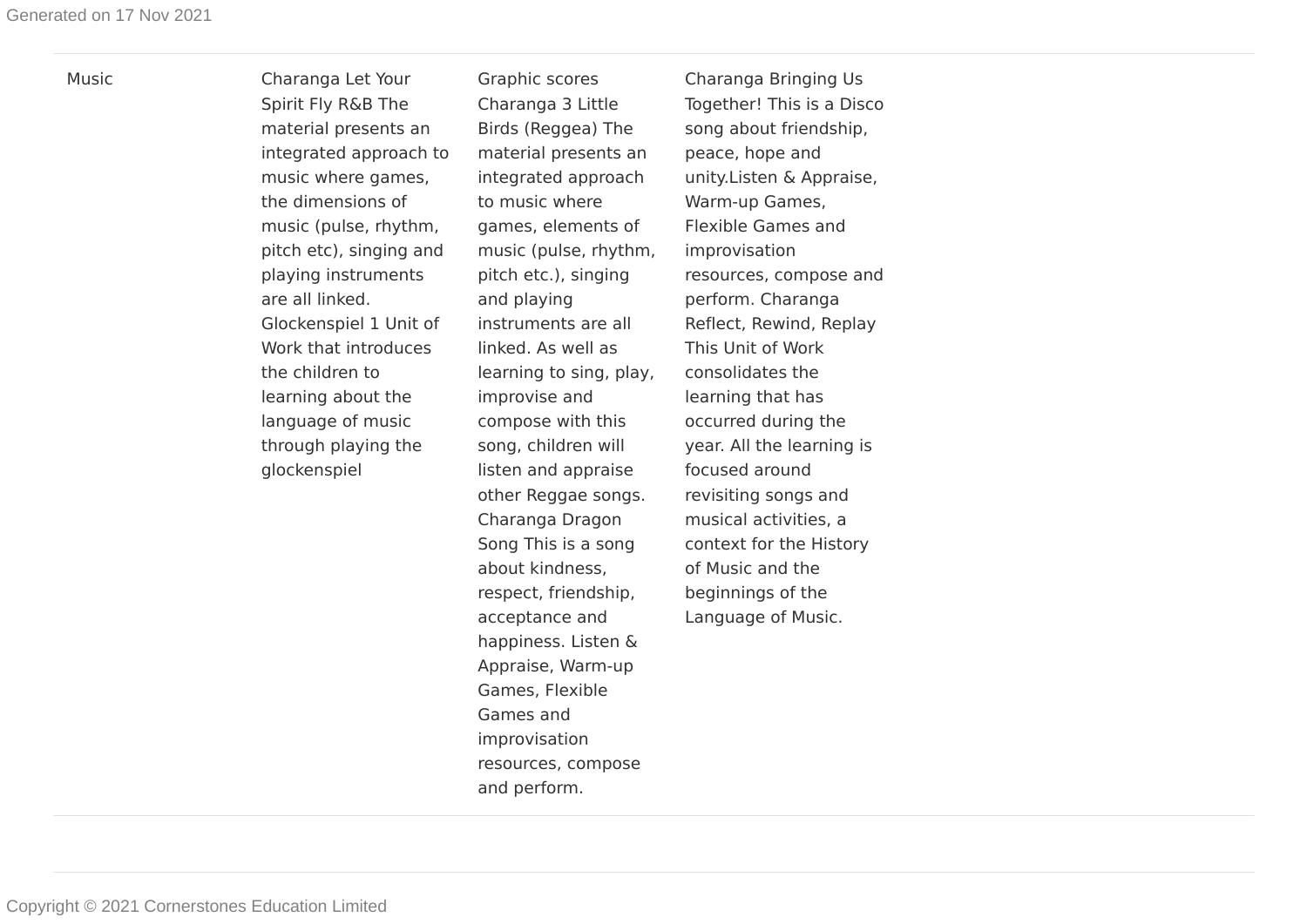| Religious education                      | Autumn 1: Vesak -<br>learning about the life<br>of Buddha and<br>understand the main<br>teachings of<br>Buddhism. Autumn 2:<br>Ganesh Chaturthi -<br>love to celebrate.<br>Exploring how this is<br>celebrated differently<br>around the world. | Spring 1: Pilgrimage;<br>Hajj customs; Special<br>journeys Spring 2:<br>Lent; Ash<br>Wednesday; Holy<br>Week; Prayer | Summer 1: Guru Nanak;<br>Gurdwara; Langar;<br>Equality Summer 2: Life<br>and teachings of<br>Buddha; Kindness |
|------------------------------------------|-------------------------------------------------------------------------------------------------------------------------------------------------------------------------------------------------------------------------------------------------|----------------------------------------------------------------------------------------------------------------------|---------------------------------------------------------------------------------------------------------------|
| Personal, social and<br>health education | Looking at emotional<br>wellness and being<br>kind Cambridge<br>Scheme - beginning<br>and belonging.                                                                                                                                            | Being safe medicines<br>and drug awareness.                                                                          | Managing risks and<br>staying safe<br>independently.                                                          |
| Physical education                       | Ball skills and football.<br>Working on agility and<br>dribbling and passing                                                                                                                                                                    | <b>Basket Ball</b>                                                                                                   | <b>Athletics and Rounders</b>                                                                                 |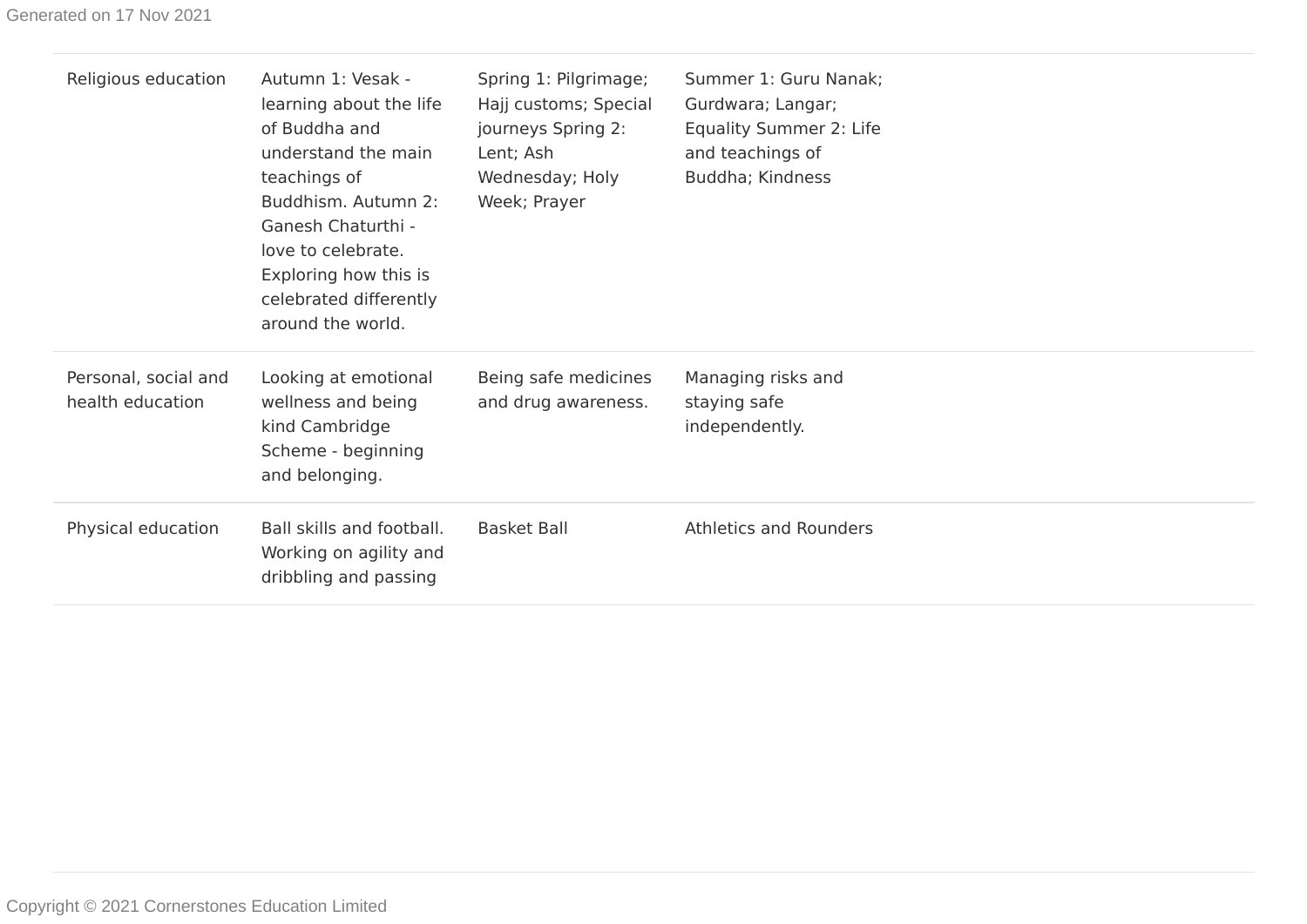| Relationships and<br><b>Health Education</b>                                 | What makes a family;<br>features of family life<br>the value of rules and<br>laws; rights, freedoms<br>Personal boundaries;<br>safely responding to<br>others; the impact of<br>hurtful behaviour<br>Recognising respectful<br>behaviour; the<br>importance of self-<br>respect; courtesy and<br>being polite | The value of rules<br>and laws; rights,<br>freedoms and<br>responsibilities How<br>the internet is used;<br>assessing information<br>online Different jobs<br>and skills; job<br>stereotypes; setting<br>personal goals | Health choices and<br>habits; what affects<br>feelings; expressing<br>feelings Personal<br>strengths and<br>achievements;<br>managing and<br>reframing setbacks<br>Risks and hazards;<br>safety in the local<br>environment and<br>unfamiliar places |
|------------------------------------------------------------------------------|---------------------------------------------------------------------------------------------------------------------------------------------------------------------------------------------------------------------------------------------------------------------------------------------------------------|-------------------------------------------------------------------------------------------------------------------------------------------------------------------------------------------------------------------------|------------------------------------------------------------------------------------------------------------------------------------------------------------------------------------------------------------------------------------------------------|
| No Outsiders -<br>Preparing children<br>for life in modern<br><b>Britain</b> | Autumn 1: The<br>Hughie's in the New<br>Jumper - Oliver Jeffers<br>Autumn 2: This is our<br>house by Michael<br>Rosen - To understand<br>what discrimination<br>means                                                                                                                                         | Spring 1: Two<br>Monsters by David<br>McKee - To find a<br>solution to a problem<br>Spring 2: The Hueys<br>in the New Jumper by<br>Oliver Jeffers - To use<br>strategies to help<br>someone who feels<br>different      | Beegu by Alexis Deacon<br>- To be welcoming                                                                                                                                                                                                          |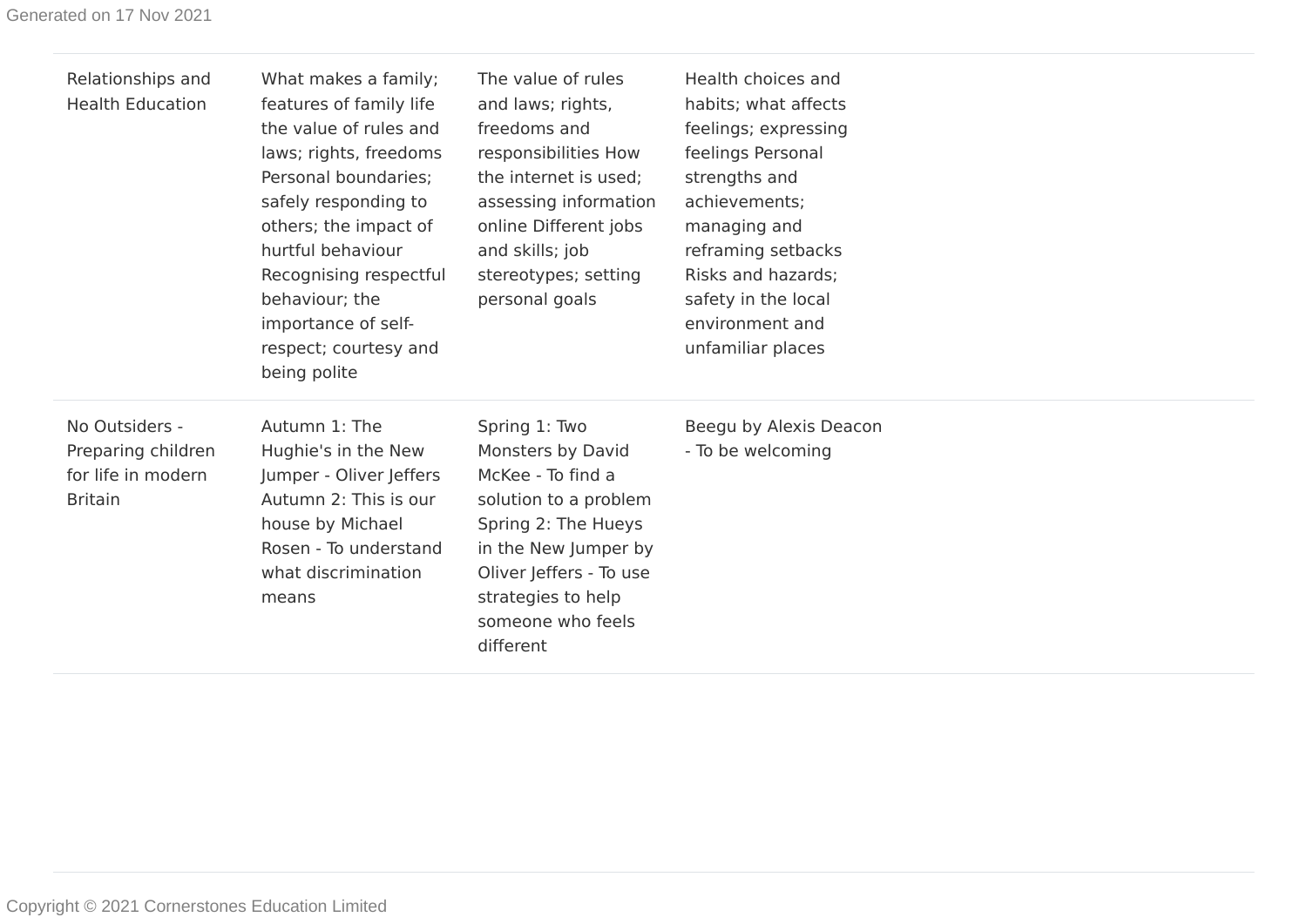Oracy Autumn 1: Presentation - Presenting their research from a fact file, speaking in complete sentences. Autumn 2: Presentation - Presenting a speech presenting a written narrative Debate beaker folk and neolithic people (history) Discussion about acceptance and tolerance (No outsiders) Character interview for apology letter - (English) Role play - reenactment of a Stone Age hunt (English)

Formal presentation presenting an explanation text to the class of how a volcano erupts (English) Expert talk on fossils (geography) Performance poetry (English) Interview Mary Anning (Geography)

Song presentation (music) Structured discussion - differences and being welcoming (No outsiders) Balloon debate (history)